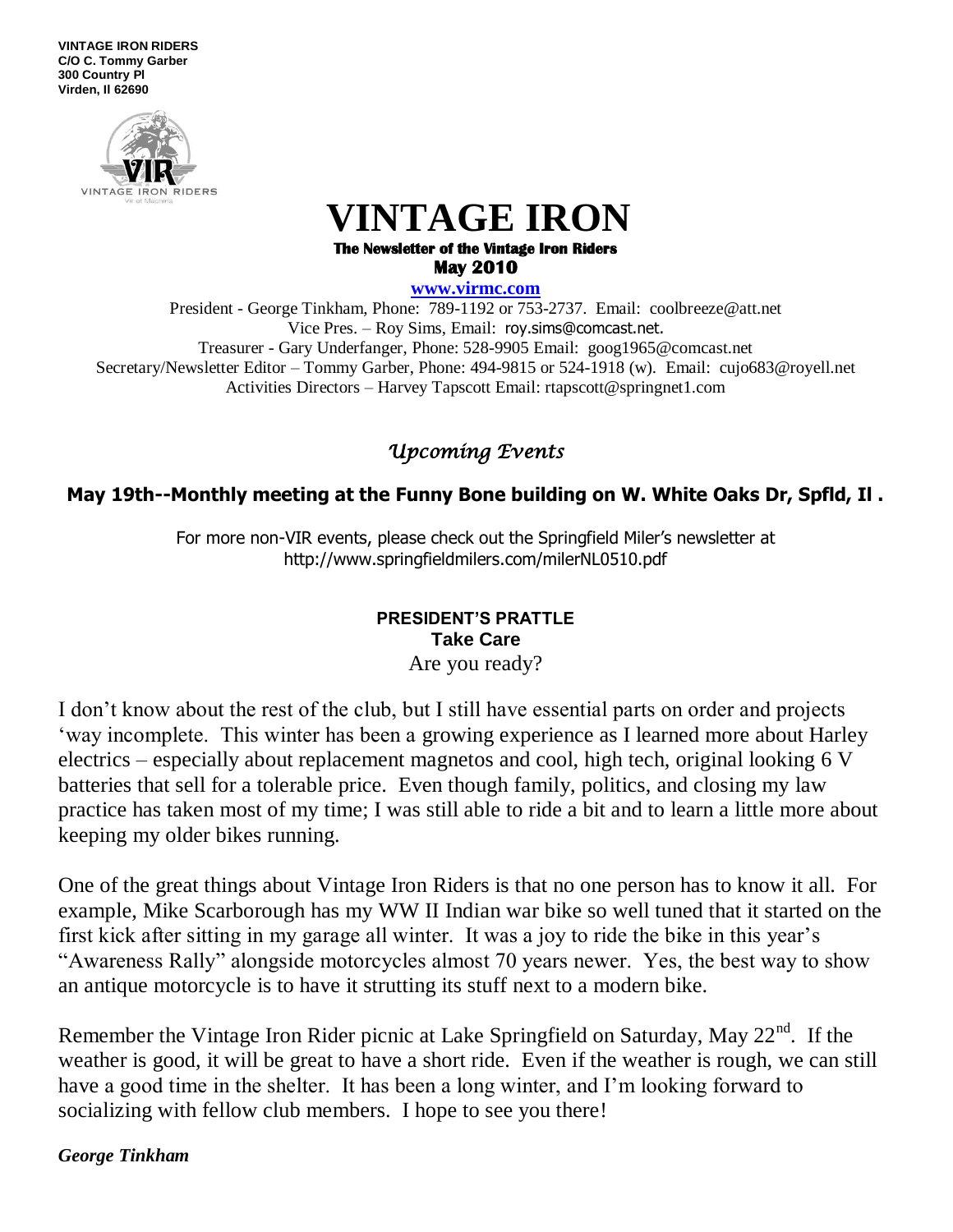## **VIR Activities Report Harvey Tapscott**

#### **VIR PARK AND DISPLAY-- SPRINGFIELD MILE - MEMORIAL DAY WEEKEND - MAY 30, 2010**

Remember as exhibitors arrive, our secretary editor will have a staging area where good quality pictures will be taken of bikes and owners. We hope our club VIR calendar will be extra special this year resultant of pictures taken at this wonderful event.

#### **VIR CLUB PICNIC**- **MAY 22, 2010**

I would remind everyone to consider bringing a "dish" and a bike if possible. We can go for a vintage ride sometime during the day if there is enough interest. Also, this is a family picnic so members can bring family members or their "squeeze." The event will be held at "Lake Park" on East Lake Shore Drive (very near to the turn off on E. Lake Shore Drive to the Zoo). We have Area #4 and Shelter #6. Remember, this is a rain or shine event.

#### **PRACTICE DAY AT ILL FAIRGROUNDS---MAY 17, 2010**

#### **VIRDEN CAR AND MOTORCYCLE SHOW---JUNE 19, 2010**

#### **MINUTES OF MEETING Vintage Iron Riders Comedy Club April 21, 2010**

Meeting called to order at 7:15 P.M. The club acknowledged a respect and love of our country and recited the Pledge of Allegiance.

**President George Tinkham:** George reminded that we are approaching May and some members have not provided their annual club dues**.**

**Roy Sims:** Asked club members if anyone might be interested in presiding over the Jeff White Memorial fund.

Gary Underfanger: Treasurer Goog Underfanger stated that as of April 21<sup>st</sup>, 2010, VIR had \$1967.96 in the VIR account. Goog brought the newly prepared VIR Spfld Mile package tickets. The drawing for the event will be on July  $21<sup>st</sup>$ , 2010. Be advised that tickets for the VIR-VIP raffle at the Spfld Mile will cost \$5.00 each. The club therefore must sell 50 tickets to break even. He stated that officers have been working on requesting past financial records and will be performing a records audit as soon as possible. Goog reminded that VIR patches and decals are available.

**Harvey Tapscott:** Discussed upcoming VIR and related events. Please see the activities section.

**New Business:** Club member Dave Reischauer reminds that the city of Virden will hold a "motorcycle show" component at their annual picnic/car show, and three trophies will be available and awarded to lucky/worthy participants. Club members voted to accept the membership application submitted by Margaret Hodges. As of April 2010, VIR had no new applications for membership.

**Mark Bumpus:** Will now serve in the capacity of VIR clothing/attire coordinator and will be taking orders at the May 2010 club meeting.

#### **Old Business: None.**

Meeting adjourned at 7:42 P.M.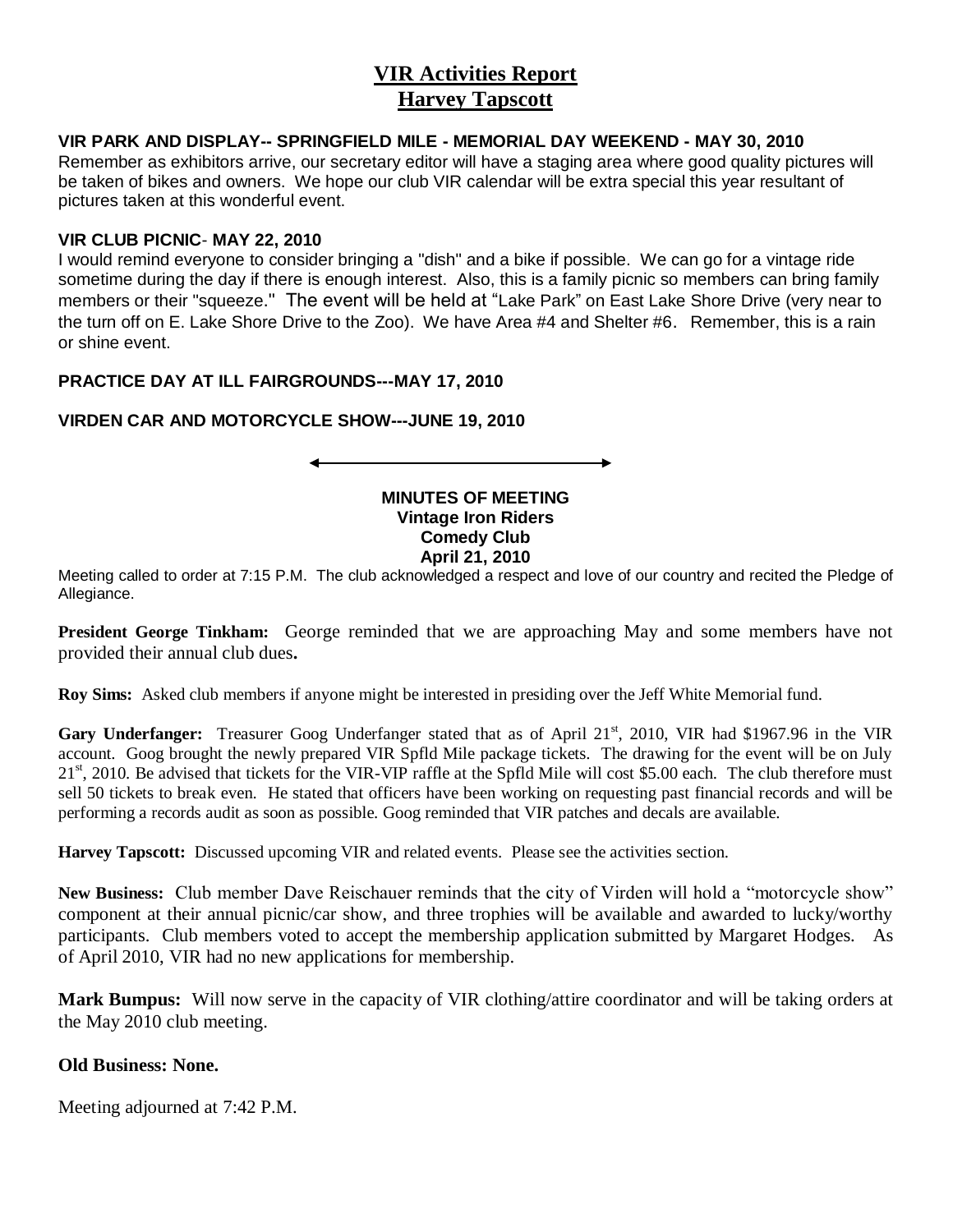# **Tommy Garber-Secretary**



 *Tall Tales:* 

Wow. Does time fly or what? At least at this point we have not had the torrential rains we experienced last year. It rained so much last year I considered taking "Ark Building 101." I did. Yes, really…

I seriously considered and hoped to buy a Ducati this spring, but because I do some substantial mowing, I purchased a John Deere. That thing is really green. My other mower had been on the job ten plus years.

I began thinking about mowing. Characteristically we all mow on four wheels…Hmmm? I'm thinking about a certain concept here… Let's see. Two wheels for maneuverability, an extended frame/wheelbase with spiked tires for aeration/traction, a mid-ships engine (I think an 899 sporty motor will do) and lastly a centrally located mowing deck pivoting mid-point. By Jove I think I've got it… I did a computer enhanced study of my concept and found I could mow my 2 acres in 9 minutes.

Future development on my concept will be forthcoming. In fact I am almost done with my therapy related to "fantasy compulsions" and I should be able to get right on it. I guess it was a mistake to tell a few acquaintances about that "Ark" thing I thought about last year… People take things so seriously. I was so opposed to those unnecessary electroshock therapy sessions.

Remember you really should try to attend the VIR event at the Spfld Mile. We plan on setting a staging area where members will be photographed with their bikes. We not only plan on producing our VIR calendar with the shots but hope to display the event on our web site.

 $\mathcal{L}_\mathcal{L}$  , which is a set of the set of the set of the set of the set of the set of the set of the set of the set of the set of the set of the set of the set of the set of the set of the set of the set of the set of

**"Vintage Visdom"**

*I believe there are more instances of the abridgement of the freedom of the people by gradual and silent encroachments of those in power than by violent and sudden usurpations. – [James Madison](http://www.rightwingnews.com/quotes/pres.php).*